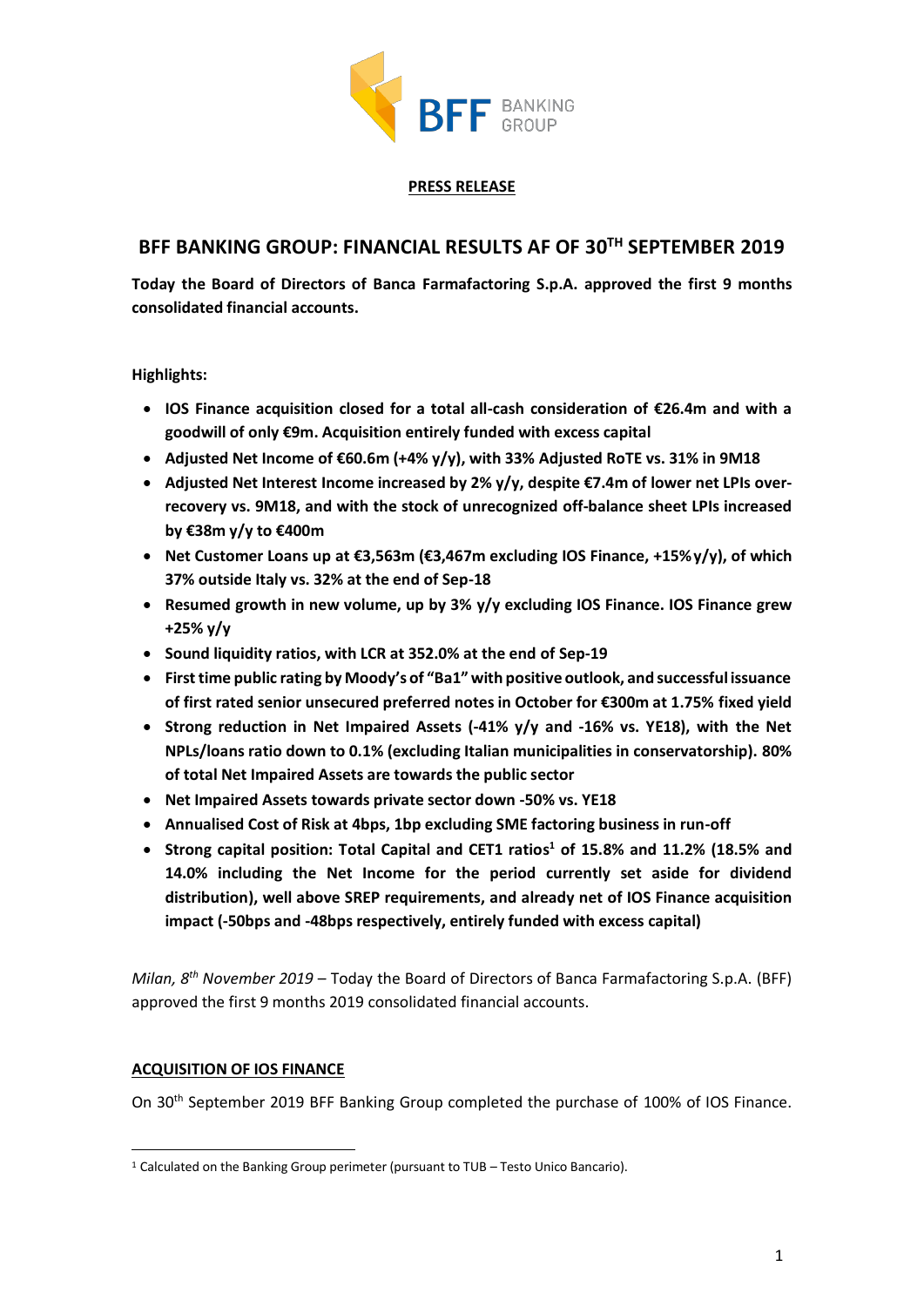

The all-cash consideration paid was €26.4m, representing a pre-synergy multiple of 8.3x P/E 18A and 1.5x P/TBV for a growing business with high RoTE, low risk, low capital absorption, and strong potential synergies. At closing, BFF also fully repaid the IOS Finance's funding line provided by Deutsche Bank for €81m.

The acquisition resulted in a capital absorption of €11m for the Group, of which €9m in goodwill and €2m<sup>2</sup> related to the consolidation of IOS Finance's RWAs (equal to €13m at Sep-19).

All extraordinary costs related to the acquisition (incurred and expected to be incurred for the integration) have been already expensed as of 9M19 for €1.3m (after taxes). These costs are more than compensated by €1.5m of extraordinary net positive impact from goodwill tax stepup ("*affrancamento*") already accounted in P&L, with a net positive impact on 9M19 reported numbers of €0.2m (zero impact on adjusted numbers).

On the same date, BFF filed with Bank of Spain for the withdrawal of IOS Finance's EFC license. After the withdrawal of the EFC status, BFF intends to merge IOS Finance into its Spanish business (completion expected in 1Q 2020).

Key comments on IOS Finance financials:

- In the first 9M19 IOS Finance purchased without recourse €290m of receivables (€232 in 9M18) and recorded net revenues of  $\epsilon$ 4.9m, operating costs of  $\epsilon$ 1.7m and a net profit of €2.1m<sup>3</sup> (based on a 30% tax rate for EFC vs. 25% for a non-EFC entity).
- At the end of Sep-2019, net customer loans and shareholders' equity amounted to €96.2m and €17.7m respectively.
- The above net revenues and net customer loans are based on IOS Finance accounting methodology (i.e. assuming a 100% recovery rate, whereas BFF prudently assumes a recovery rate of 45%, with the over-recovery vs. the 45% accounted on a cash basis at collection). Since in Spain both IOS Finance and BFF collect 100% of the late payment interests (LPIs) due, the fair value of IOS Finance's portfolio is in line with the accounting value. Therefore, the harmonization of the accounting methodology did not generate a negative impact at closing, resulting in lower goodwill.

Since the closing was completed on the final day of the 9M19 reporting period, the P&L figures in this press release exclude IOS Finance's results, while the consolidated balance sheet includes the assets and liabilities of IOS Finance as of 30<sup>th</sup> September 2019 at fair value. More specifically:

- 1) the only impact on the Group's consolidated Reported P&L for the 9M19 results is related to the aforementioned net positive impact of  $E$ 0.2m (zero impact on adjusted numbers);
- 2) the reported capital ratios are already net of IOS Finance acquisition impact (for the TC and CET1 ratios -50bps and -48bps respectively, entirely funded with excess capital).

<sup>2</sup> Based on 15% BFF's Total Capital ratio target for dividend policy.

<sup>&</sup>lt;sup>3</sup> Adjusted to exclude extraordinary costs incurred by IOS Finance before closing.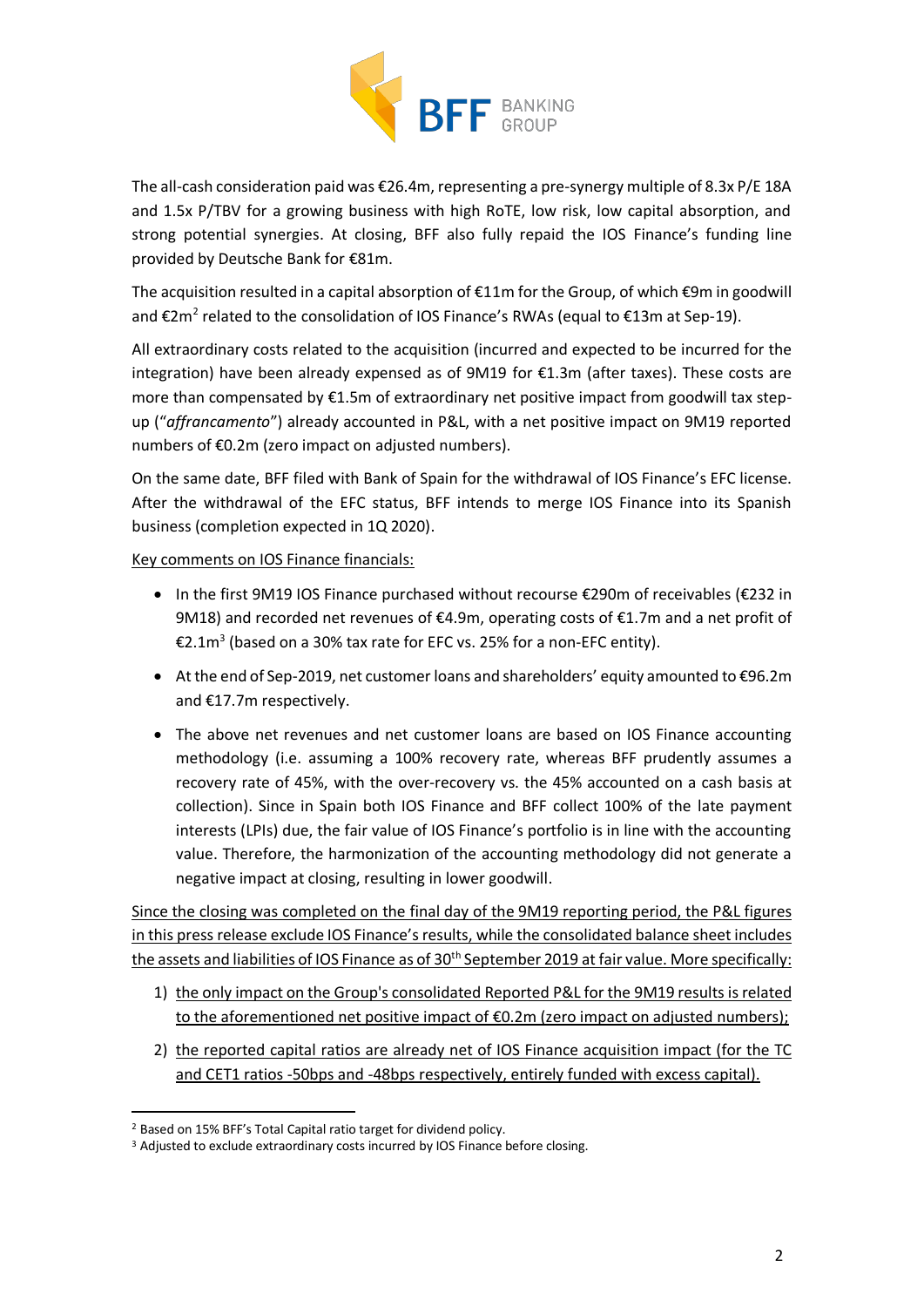

### **KEY CONSOLIDATED ACCOUNTS ITEMS<sup>4</sup>**

### *Main Balance Sheet data*

At the end of Sep-19 **Net Customer Loans** were up to €3,563m (of which €849m related to BFF Polska Group and €96m to IOS Finance), compared to €3,026m at the end of Sep-18 (of which €702m related to BFF Polska Group). Excluding IOS Finance, Customer Loans at the end of Sep-19 were €3,467m, up by 15% y/y on a like-for-like basis. Customer Loans in Italy increased by 8% y/y (from €2,061m to €2,235m) and in Poland were up by 22% y/y at €674m. International markets (Spain, Portugal, Poland, Slovakia, Czech Republic, Greece, Croatia and France) accounted for 37% of Customer Loans in 9M19, up from 32% at the end of Sep-18.

The Group recorded overall **New Business Volume** - excluding IOS Finance's volume - of €3,051m (of which €400m related to BFF Polska Group), +3% compared to 9M18 (€2,959m, of which €385m of BFF Polska Group) mainly driven by higher volume in Spain (+14% y/y excluding IOS Finance) and in Poland (+11%  $y/y$ ). Italy and Portugal were flat  $y/y$ , and Slovakia was down by -68% y/y, due to Government extraordinary debt relief plan. Appointed a new CEO and a new COO in Slovakia and Czech Republic to revamp growth in the business. Greece contributed for €34m vs. €7m in 9M18.

The first test deals (for €0.4m) of non-recourse purchase of NHS receivables in **France**, the 9th market covered by the Group and the 3<sup>rd</sup> under FOS regime, were completed in 3Q19. France contributes to increase our geographical diversification and the cross-selling opportunities with our multinational clients.

Over the same period, IOS Finance purchased non-recourse receivables for €290m vs. €232m for the first 9M18 (+25% y/y).

The **Total Available Funding** of the Group amounts to €3,528m<sup>5</sup> as of 30/09/2019. Online deposits represented 32% of drawn funds and were equal to €991m at the end of Sep-19, up by 25% y/y. The Group does not offer current accounts, but only term deposits with no or limited prepayment options. The Group has ample excess liquidity, with **undrawn Funding** available at the end of Sep-19 equal to c. €0.4bn. Additionally, the Group has no bonds expiring before Jun-20 and has not drawn TLTRO or other ECB's emergency liquidity measure funding. None of BFF's funding lines are linked to the Italian Government's funding cost or rating. BFF can also rely on an EMTN programme for €1.0bn, established in Nov-18, to promptly benefit of the potential funding opportunities in the international capital markets.

<sup>4</sup> 9M19 exchange rate for Poland and Czech Republic respectively 4,3011 PLN/€ and 0,167 PLN/CZK for P&L data (9M19 average), 4,3782 PLN/€ and 0,170 PLN/CZK for Balance Sheet data (30th September 2019).

<sup>9</sup>M18 exchange rate for Poland and Czech Republic respectively 4,2488 PLN/€ and 0,166 PLN/CZK for P&L data (9M18 average), 4,2774 PLN/€ and 0,166 PLN/CZK for Balance Sheet data (30th September 2018).

<sup>5</sup> Not considering financing for BFF Polska Group and IOS Finance acquisitions, respectively PLN 378m and €26m.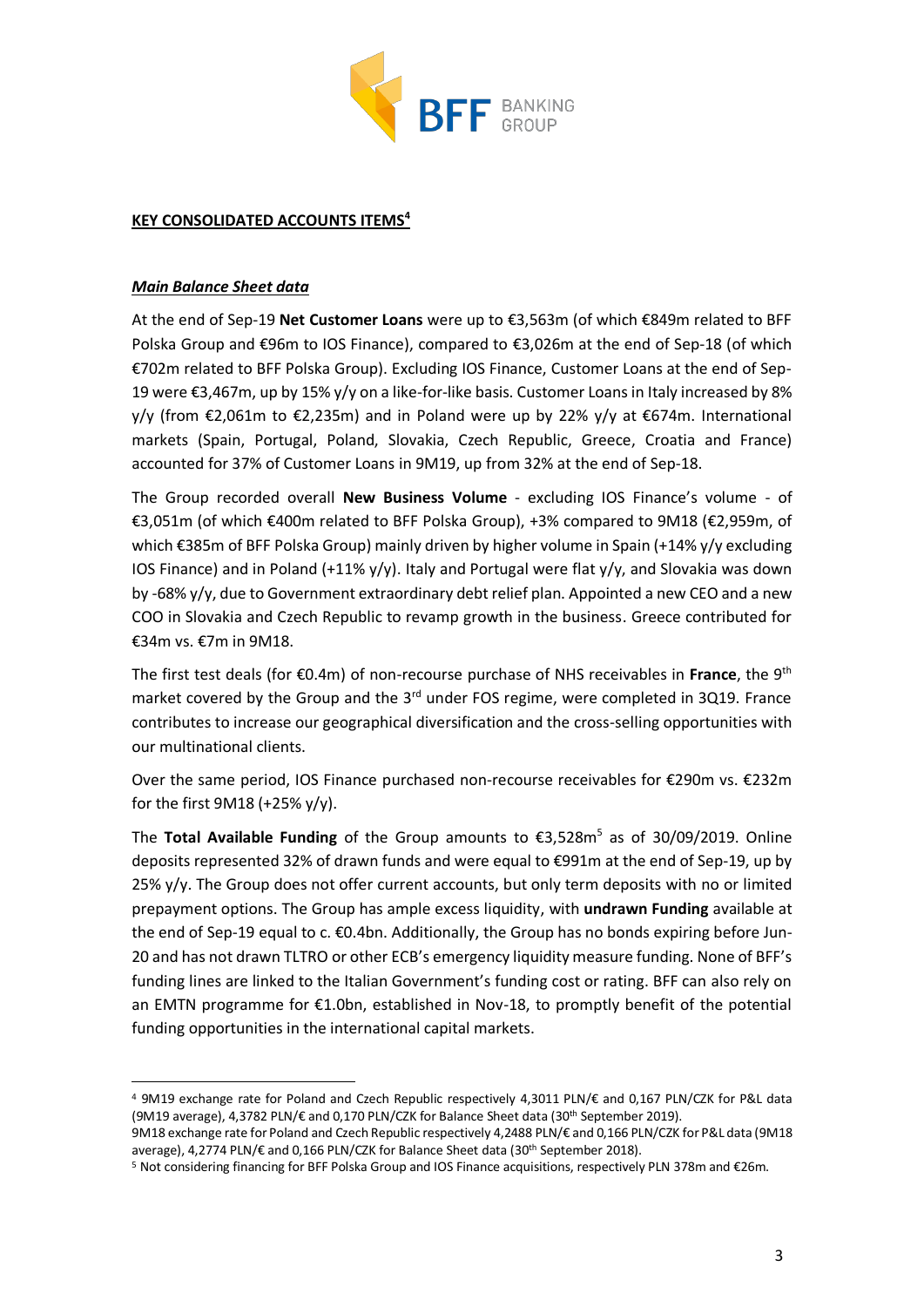

BFF launched three new **Funding Initiatives** since June 2019:

- 1) in Oct-19, issued the first rated ("Ba1") unsecured senior preferred bond under the EMTN Programme for €300m, with 1.75% fixed yield and 3.5 years maturity. Demand was equal to c. 3x the issued size;
- 2) in Sep-19, opened the branch in Poland and launched the collection of online deposits in Zloty (*Lokata Facto*);
- 3) in Sep-19, received the FOS authorisation and launched the collection of online deposits in The Netherlands and Ireland, following the same model used in Germany, with the aim to further decrease the funding cost (average top 3 offered rates on 12-month deposits in The Netherlands and in Ireland is lower than Italy, Spain, Germany and Poland).

The **Government bond portfolio (HTC and HTC&S)** was equal to €1,056m at the end of Sep-19, in contraction compared to the end of Sep-18 (€1,119m). The mark-to-market as of 30/09/2019 of the HTC portfolio was positive for €11.6m after taxes (not included in the P&L or in the balance sheet), while for the HTC&S portfolio was negative for €0.3m after taxes (already included in the equity). At the end of Sep-19 the duration of the entire portfolio was 24.9 months (23.3 months for the HTC portfolio and 36.2 months for the HTC&S portfolio) vs. 31.4 months (29.1 months for the HTC portfolio and 44.4 months for the HTC&S portfolio) at the end of Dec-18.

The Group maintained a healthy liquidity position, with a **Liquidity Coverage Ratio (LCR)** of 352.0% as of 30/09/2019. The **net stable funding ratio (NSFR)** and the **leverage ratio**, at the same date, were equal to 109,2% and 4.1% respectively<sup>6</sup>. The NSFR of the Group is expected to be positively impacted by the bond issued in October 2019 and by the new regulation (in force from 2Q 2021), which establishes more favourable weighting factors for the assets and liabilities related to factoring activities.

# *Main Profit and Loss data***<sup>7</sup>**

The **Adjusted Net Interest Income** increased by 2% y/y and the **Adjusted Banking Income** increased by 1% y/y, respectively to €129m and €133m, despite €7.4m of lower net LPI overrecovery in 9M19 vs. 9M18.

<sup>6</sup> Calculated on the Banking Group perimeter (pursuant to TUB – Testo Unico Bancario).

<sup>7</sup> Adjusted P&L numbers exclude:

<sup>•</sup> €1.3m after taxes (€1.7m before taxes) costs in 9M19 (€0.9m after taxes and €1.3m before taxes for 9M18) related to the Stock Option Plan and the Stock Grant 2019. This item generates a positive equity reserve, with therefore no impact on Group's equity;

<sup>•</sup> €1.1m after taxes (€1.5m before taxes) positive impact in P&L in 9M19 (positive impact of €1.5m after taxes and €2.1m before taxes for 9M18) due to the change in €/PLN exchange rate on the acquisition loan for the purchase of BFF Polska Group, which is offset by a negative change in equity reserve (included in the capital ratios), reflecting the natural hedging between these two balance sheet items;

<sup>•</sup> IOS Finance acquisition and integration costs for €1.3m after taxes (€1.8m before taxes) in 9M19;

<sup>•</sup> net impact of the IOS Finance's goodwill tax step-up for €1.5m in 9M19;

<sup>•</sup> Extraordinary resolution Fund contribution for €0.5m after taxes (€0.6m before taxes) in 9M19 (€0.5m after taxes and €0.7m before taxes for 9M18).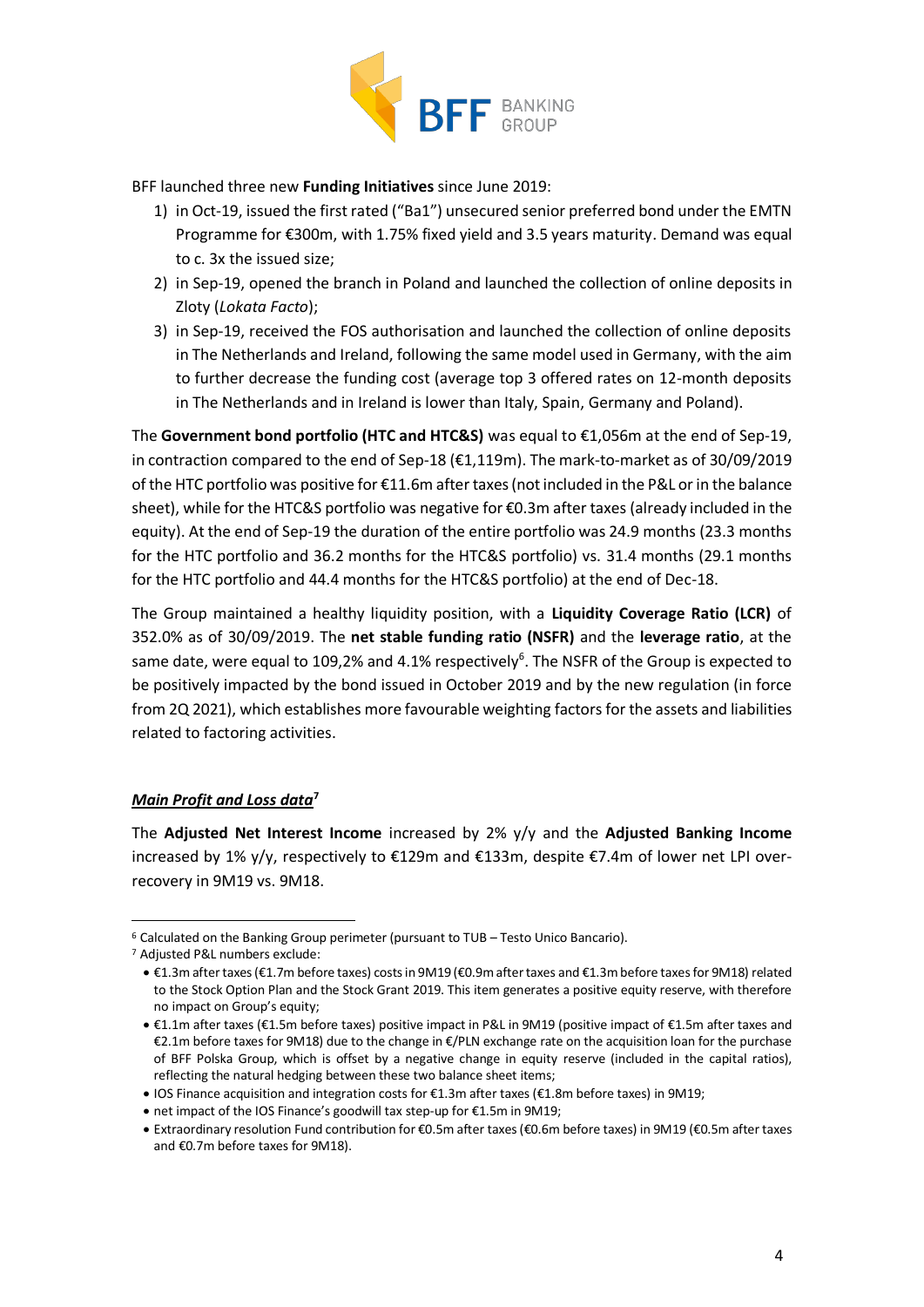

**Adjusted Interest Income** grew by 4% y/y to €164m in 9M19, despite €7.4m of lower **net LPIs over-recovery<sup>8</sup> (€**2.9m in 9M19 vs. €10.4m in 9M18). The cashed-in LPIs were also lower in 9M19 (€45.6m vs. €53.7m 9M18), but with higher LPIs recovery rate. All LPIs over-recoveries are accounted when cash-in collected and there is no sale of LPIs.

The **stock of unrecognized off-balance sheet LPIs (back book income reserve)**, that have not gone through the P&L yet, increased by €38m (+11% y/y, €362m at the end of Sep-18) and reached €400m at the end of Sep-19. The total LPIs stock amounted to €630m before taxes  $(+12\%$  y/y).

Recovery of credit collection costs are accounted on a cash basis in **other operating income** (P&L item "230"), which increased from €2.2m in 9M18 to €4.0m in 9M19.

In 9M19 annualised **Net yield on average Customer Loans** of the period (excluding income on securities and on credits due from banks, REPO activity impact and IOS Finance's loans) was 4.6% vs. 5.3% in 9M18, and the annualised **Gross Yield on average Customer Loans** of the period was 6.1% (vs. 6.8% in 9M18). The annualised net return on RWAs (**RoRWA**) <sup>9</sup> was 7.8% in 9M19 vs. 8.4% in 9M18, mainly driven by the lower net LPI over-recovery. Excluding the net LPI overrecovery impact, annualized RoRWA was equal to 7.6% in 9M19 vs. 7.7% in 9M18 and 8.0% in 9M17.

The **Average Cost of Funding** in 9M19 showed a reduction compared to the same period of last year: the combined figure (including BFF Polska Group) decreased from 1.79% in 9M18 to 1.60% in 9M19. The **interest expenses** increased by 10% y/y at €35m, driven by:

- i. the increase of average drawn funding (from €2.6bn to €3.2bn) due to the growth of the business;
- ii. the increase in Zloty funding, which has a higher base rate (Wibor 6M 1.79% vs. Euribor 6M -0.386% as of 30th September 2019) and, therefore, a higher nominal cost (BFF's Zloty funding cost is 3.22%<sup>10</sup>).

BFF has no funding costs linked to Government bond yields, and no ECB refinancing risk. Moreover, the collection of online deposits in Poland, The Netherlands and Ireland (see **funding initiatives** above) represent further opportunities to decrease funding costs.

The operating leverage improved, with **Annualised Adjusted Operating Costs/Average Loans ratio** (excluding IOS Finance) decreasing from 2.24% in 9M18 to 2.05% in 9M19.

**Adjusted Operating Costs** were equal to €54m, up by 8% vs. €50m in 9M18, as a result of:

i. 10% y/y increase in personnel costs, driven by higher employee base;

<sup>8</sup> LPIs over-recovery vs. 45% minimum recovery rate assumed for accounting purpose, net of the re-scheduling impact. Re-scheduling impact: for receivables not collected within the expected maximum collection date, interest income is reduced by the amount of yield required to keep the IRR of the portfolio constant until the new expected collection rate. In particular, the value of the credit on the balance sheet is re-calculated using the new expected cash-flow schedule and the negative delta in value is booked in P&L to maintain the original IRR.

<sup>9</sup> Calculated as Adjusted Net Interest Income/Average RWAs (beginning and end of the period, excluding IOS Finance). <sup>10</sup> Excluding the financing for BFF Polska Group acquisition for PLN 378m.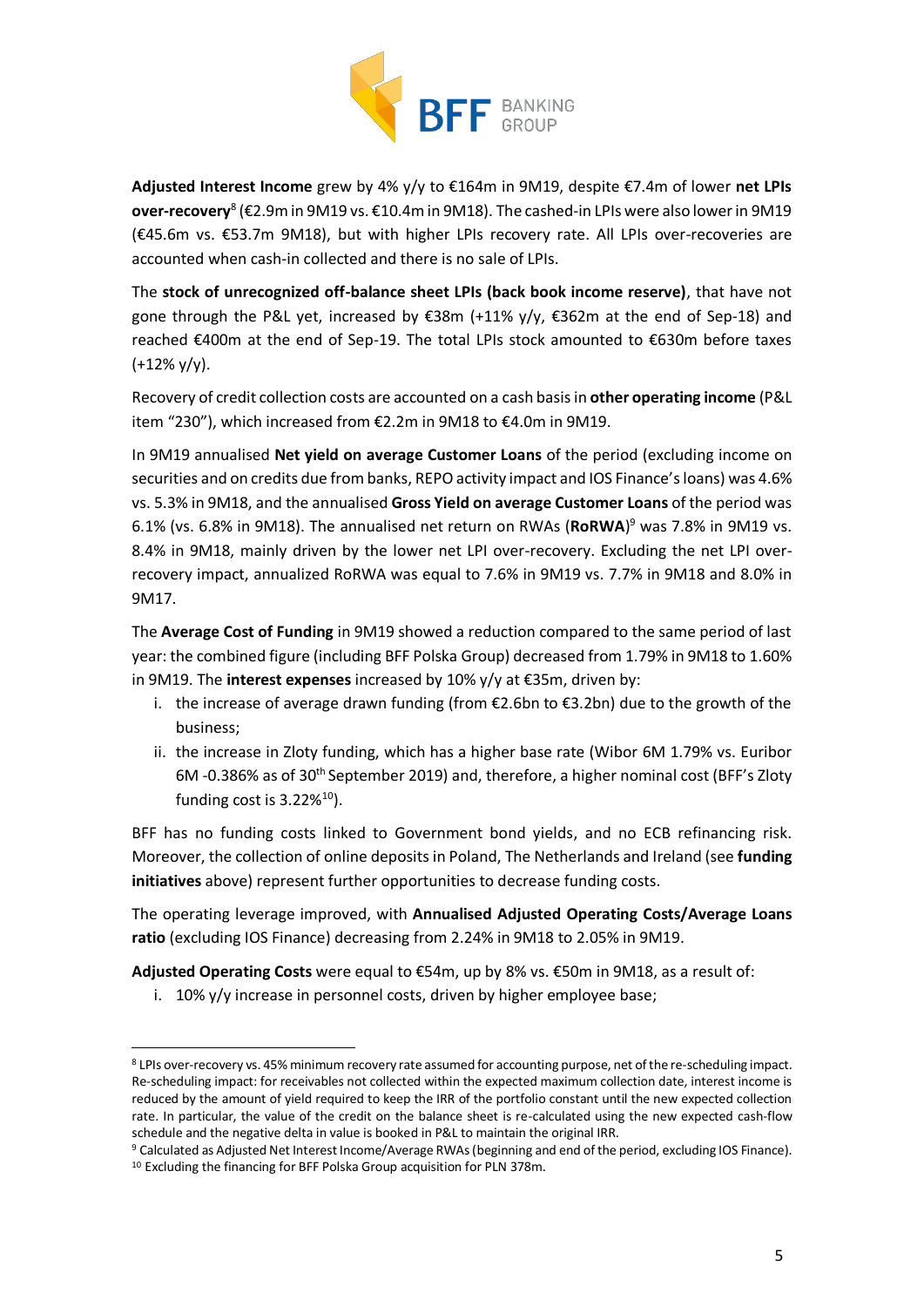

ii. 5% y/y increase in other operating expenses, following the growth initiatives.

**Adjusted Cost/Income ratio** increased to 40% (38% in 9M18), entirely due to a lower income from the net LPI over-recovery.

The **employees** at Group level increased from 451 at the end of Sep-18 (of which 200 in BFF Polska Group) to 487 at the end of Sep-19 (of which 186 in BFF Polska Group and excluding the 22 employees in IOS Finance).

**Loan Loss Provisions ("LLPs")** were €0.9m in 9M19 compared to €3.8m in 9M18. The annualised **Cost of Risk** was 4bps in 9M19 (1bp excluding 2bps related to the Polish SME factoring business in run-off) and 17bps in 9M18 (4bps excluding 6bps related to the Polish SME factoring business in run-off and 7bps related to the Italian municipalities in conservatorship).

9M19 **Reported Net Income** was €60.1m compared to €58.0m for the same period of last year, +3.6% y/y despite *i)* €0.4m of lower positive impact from the change in €/PLN exchange rate (€1.1m in 9M19 vs. €1.5m in 9M18, all numbers after taxes) and offset by an equivalent negative change in equity reserve, reflecting the natural hedging approach adopted by BFF, and *ii)* €0.2m of higher net extraordinary costs in 9M19 vs. 9M18. **Adjusted Net Income** amounted to €60.6m in 9M19, +4% y/y vs. €58.0m in 9M18, despite €7.4m of lower net LPI over-recovery.

The **RoTE** for 9M19 is equal to 33%, vs. 31% in 9M18 based on the Adjusted Net Income.

# *Capital ratios*

The Group maintains a solid capital position and confirms its ability to organically fund growth, with a 11.2% **CET1 ratio** (vs. SREP plus Capital Conservation Buffer requirement for 2019 at 7.80%) and a 15.8% **Total Capital ratio** (vs. SREP plus Capital Conservation Buffer requirement at 12.00% and a company's target threshold for the dividend policy established at 15%) calculated on the Banking Group perimeter<sup>11</sup>.

The **RWAs** are based on the Basel Standard Model and, therefore, the risk weighting factors for the exposures towards NHS and other PA different from local and central Government depend on the Sovereign Rating of each country. Since DBRS (BFF's ECAI) rating for Italy is BBB (High), the Italian exposure to NHS and other PA is risk weighted at 100%, up from the 50% risk weighting applied before the downgrade in January 2017. Consequently, one notch Italian rating upgrade would move the risk weighting on the Italian exposure to the NHS and other PA (different from local and central Government) from 100% to 50%, with a 2.3% increase on CET1 ratio and 3.3% on Total Capital ratio; one notch Portuguese rating upgrade by DBRS would move the risk weighting to 50% with a 0.5% positive impact on Total Capital ratio and a 0.3% impact on CET1 ratio. On the other side, in order to have a negative impact on the risk weighting factor for the Italian exposure to NHS and other PA, the Italian rating needs to be downgraded by 9

<sup>11</sup> Considering the CRR Group perimeter, including the parent company BFF Luxembourg, the CET1 ratio is 13.3% and the Total Capital ratio 17.6%. These ratios are subject to approval of the BFF Luxembourg S.àr.l. accounts.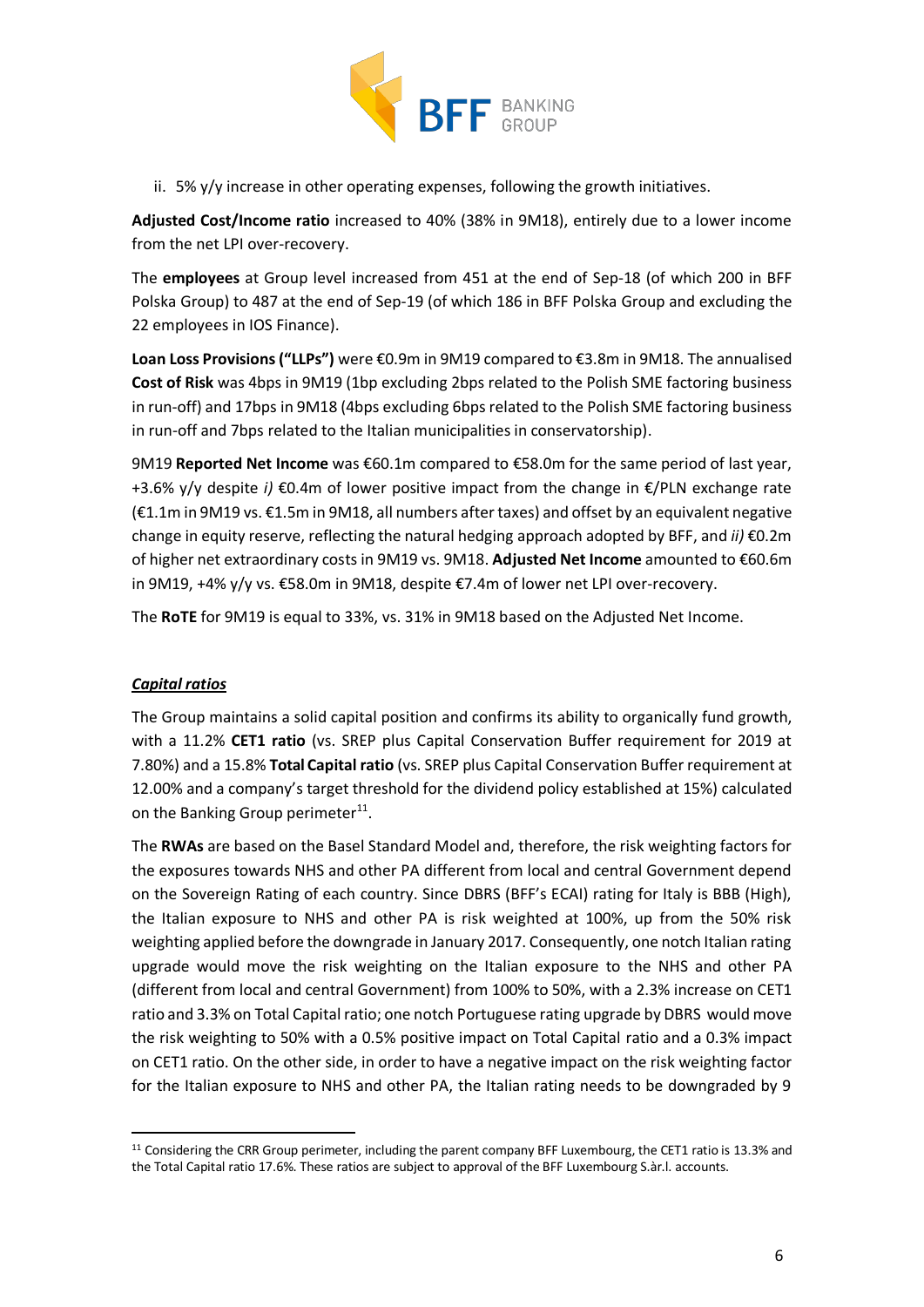

notches (i.e. 4 notches below Greece).

Both **capital ratios do not include the €60.1m of Reported Net Income** of the period (equal to additional278bps), **but include the capital absorption from the acquisition of IOS Finance** (equal to -48bps and -50bps for CET1 ratio and TC ratio, entirely funded with excess capital).

The **RWAs density**<sup>12</sup> is lower y/y, 61% at the end of Sep-19 vs. 63% at the end of Dec-18 and 67% at the end of Sep-18, thanks to a better loan mix and decreasing net impaired assets.

# *Asset quality*

The Group continues to enjoy a low risk profile: superior asset quality is confirmed by a **Net NPLs/Net Customer Loans ratio** of 1.5% at end of Sep-19 (vs. 1.1% at year-end 2018 and 1.2% at the end of Sep-18) and an **annualised Cost of Risk** of 4bps.

The increase in **net NPLs** from €40.3m at end of 2018 to €54.9m at end of Sep-19 is driven entirely by the growing activities towards the Italian municipalities, with the exposure to Italian municipalities in conservatorship ("*Comuni in dissesto*") growing from €33.4m to €50.1m (which includes €5.9m related to Italian municipalities already in conservatorship at the time of purchase). These exposures are classified as NPLs by regulation, despite BFF is legally entitled to receive 100% of the capital and LPIs at the end of the process. Other net NPLs decreased to €4.8m (-33% y/y and -30% vs. YE18), thanks to collections, and are equivalent to 0.1% of total net loans.

The **NPLs Coverage Ratio net of the Italian municipalities in conservatorship** is equal to 71% (75% at YE18), while the **Coverage Ratio including also the municipalities in conservatorship** is equal to 18% (38% at YE18).

**Net Past Due** exposure decreased significantly by -73% vs. the peak of Jun-18 (€128.3m), also thanks to the reorganisation of the team responsible for past due oversight. Compared to Dec-18, Net Past Due are down by -53%, and mainly driven by a decrease of past due towards the private sector. At the end of Sep-19 total Net Past Due amounted to €34.3m (€72.6m and €124.4m at the end of Dec-18 and Sep-18 respectively), of which 88% are towards the public sector (64% and 78% at the end of Dec-18 and Sep-18 respectively).

**Total impaired assets** (non-performing, unlikely to pay, past due) – **net of provisions** – decreased by -41% y/y and -16% vs. YE18 to €100.0m (€119.7m at year-end 2018 and €170.8m at the end of Sep-18) and are towards the public sector for 80% (67% and 75% at the end of Dec-2018 and Sep-18 respectively).

At the end of Sep-19, the residual net exposure related to BFF Polska Group's **SME factoring business** placed in run-off at the end of 2017 (entirely classified as net impaired assets), is equal to €2.1m (-24% vs. Dec-18 and -66% vs. Dec-17), with a coverage ratio of 66%.

<sup>12</sup> Calculated as RWAs/Customer Loans.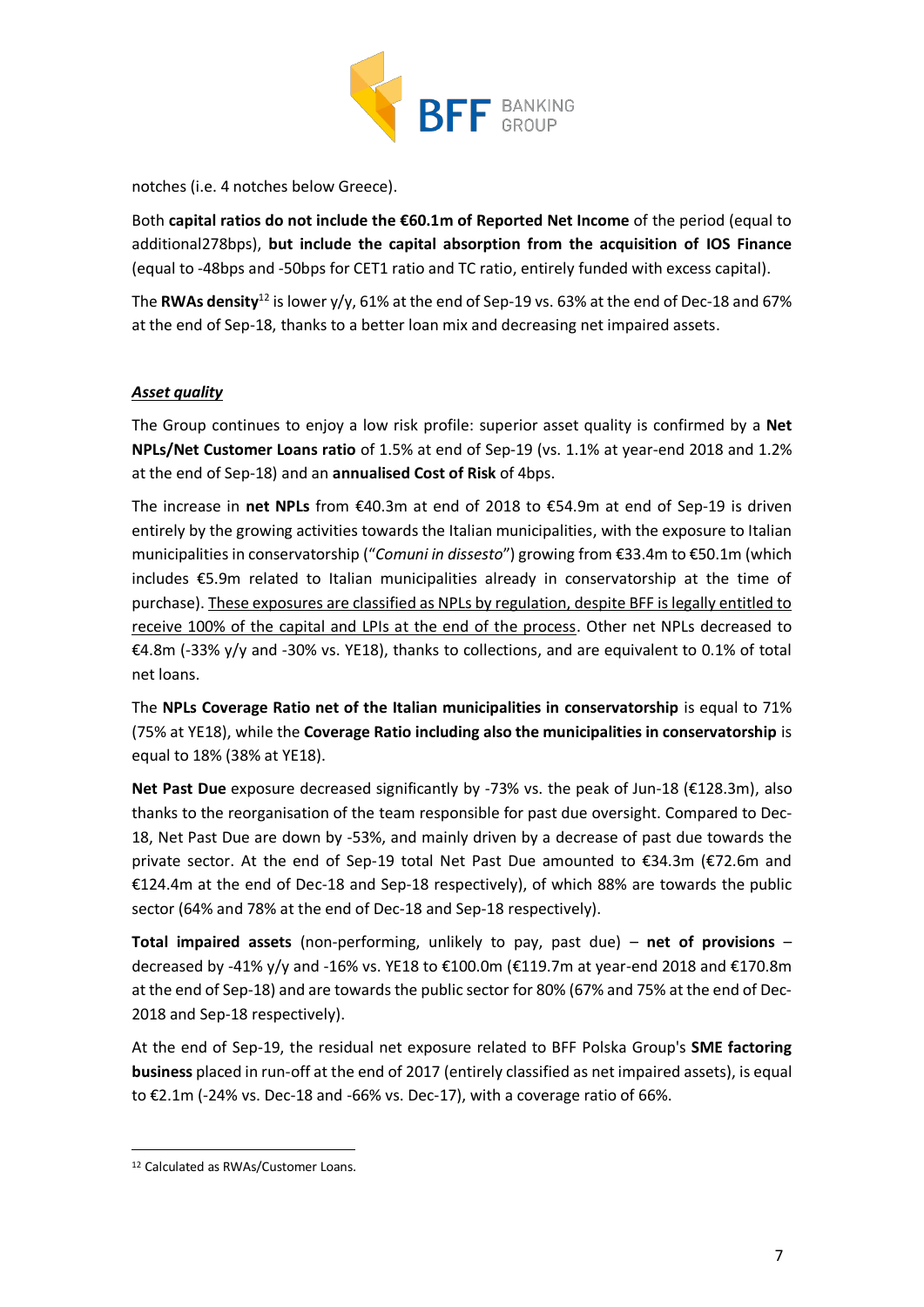

### *Significant events after the end of the first 9 months 2019*

- **•** On 2<sup>nd</sup> October 2019 Banca Farmafactoring received its first public rating by Moody's:
	- **long-term issuer rating: "Ba1", positive outlook**;
	- long-term deposits rating: "Baa3", positive outlook;
	- short-term deposits rating: "P-3";
	- Baseline credit assessment (BCA): "Ba3".

The long-term issuer rating is only one notch below the sovereign rating of the Italian Republic and it's the highest rating of any other Italian bank not directly supervised by the European Central Bank. Furthermore, the positive outlook reflects the "*possibility for a higher BCA and higher ratings should BFF sustain its fundamentals at current levels*" (cit. Moody's).

• Placement (16th October 2019) and issuance (23rd October 2019) of a **senior unsecured preferred bond of € 300 million** under the EMTN program set up in November 2018. The new bond issuance, with a 3.5 years maturity (23<sup>rd</sup> May 2023), a fixed yield of 1.75% and rated "Ba1" by Moody's, is listed with ISIN code XS2068241400 on the Main Securities Market (MSM) managed by the Irish Stock Exchange and on the ExtraMOT Pro Segment of the Italian Stock Exchange.

### *Statement of the Manager responsible for preparing the company's financial reports*

The manager responsible for preparing the company's financial reports, Carlo Zanni, declares, pursuant to paragraph 2 of Article 154 bis of the Consolidated Law on Finance, that the accounting information contained in this press release corresponds to the document results, books and accounting records of the Company.

#### *Conference call*

The financial results of the first 9M 2019 will be presented today at 12:30 p.m. CET (11:30 a.m. WET) during a conference call, which can be followed either by dialling the following numbers or by clicking on the audio link below:

\*\*\*

| For Italy:           | +39 0267688 or 800 914241 (toll free only from land line) |
|----------------------|-----------------------------------------------------------|
| For UK:              | 02030598171 (local connection)                            |
| For USA:             | 8558205363 (toll free)                                    |
| For other countries: | +39 0267688                                               |

*You will join the conference call after the registration of your details (First Name, Last Name and Company Name). When prompted, dial \*0 on your touch-tone phone to speak to our Conference Specialists. To ask a question, you may press \*1 on your touch-tone phone; if you are using a speakerphone, please pick up your handset before pressing the keys.*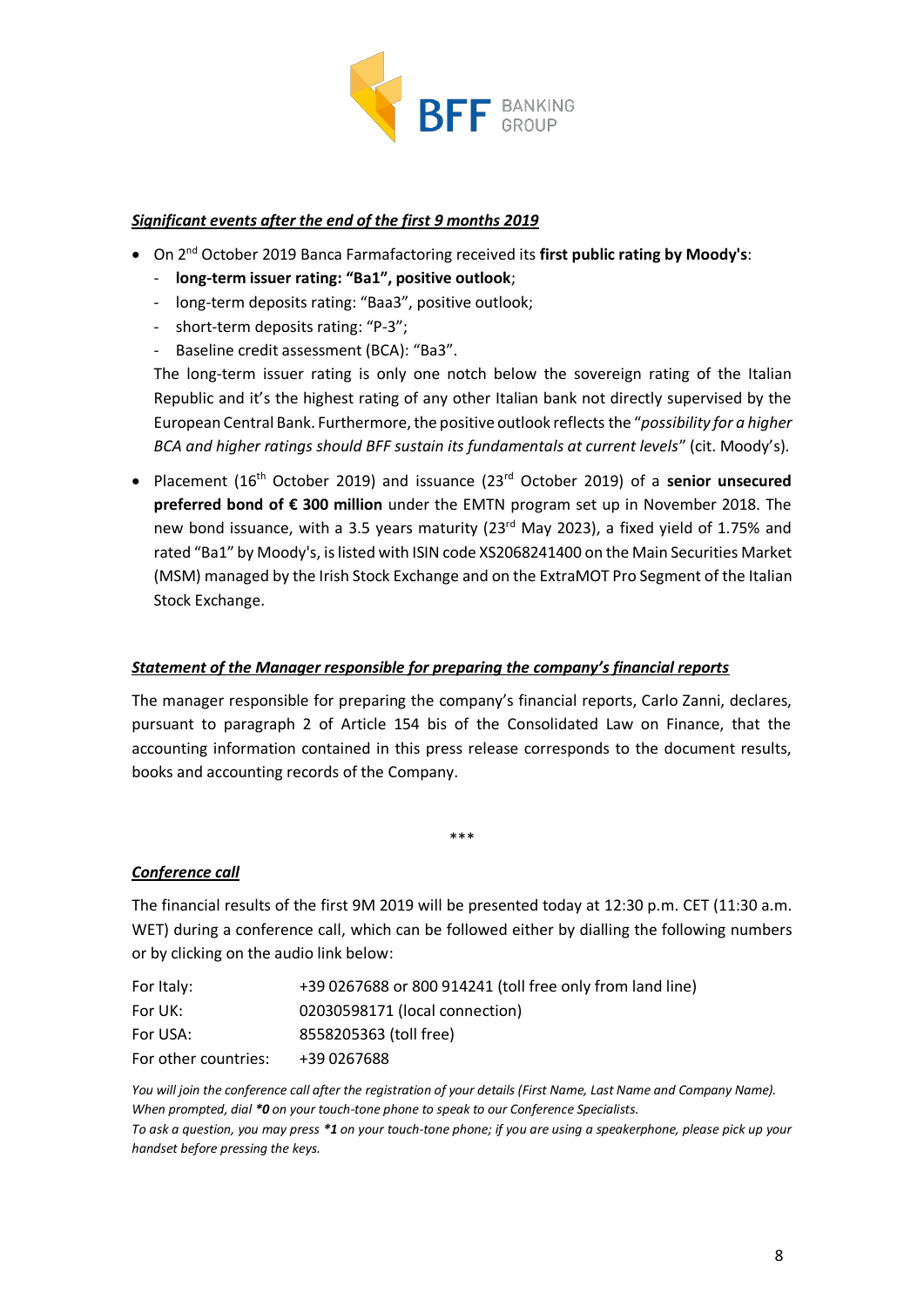

#### Audio link: <https://hditalia.choruscall.com/?calltype=2&info=company>

*Suggested browsers: Google Chrome or Mozilla Firefox.*

*You will join the conference call after the registration of your details (First Name, Last Name and Company Name). To ask a question you may press \*1.*

The presentation will be available on the *Investors > Presentations and Conference Call Audios* section of the Group website [www.bffgroup.com](http://www.bffgroup.com/) before the beginning of the conference call.

\*\*\*

This press release is available online on BFF Group's website [www.bffgroup.com](http://www.bffgroup.com/) within the section *Investors > Press Releases*.

#### **BFF Banking Group**

BFF Banking Group, listed on the Milan Stock Exchange since 2017, is the leading player specialised in the management and non-recourse factoring of trade receivables due from the Public Administrations in Europe. The Group operates in Italy, Poland, Czech Republic, Slovakia, Spain, Portugal, Greece and Croatia. In 2018 it reported a consolidated Adjusted Net Profit of € 91.8 million, with a 11.2% Group CET1 ratio at the end of September 2019. **www.bffgroup.com**

#### **Contacts**

#### **Investor Relations** Enrico Tadiotto, Claudia Zolin [investor.relations@bffgroup.com](mailto:investor.relations@bffgroup.com) +39 02 49905 458 | +39 02 49905 620 +39 338 5772272

**Media Relations** Alessia Barrera, Gianluca Basciu [newsroom@bffgroup.com](mailto:newsroom@bffgroup.com) +39 02 49905 616 | +39 02 49905 623 +39 340 3434065

\*\*\*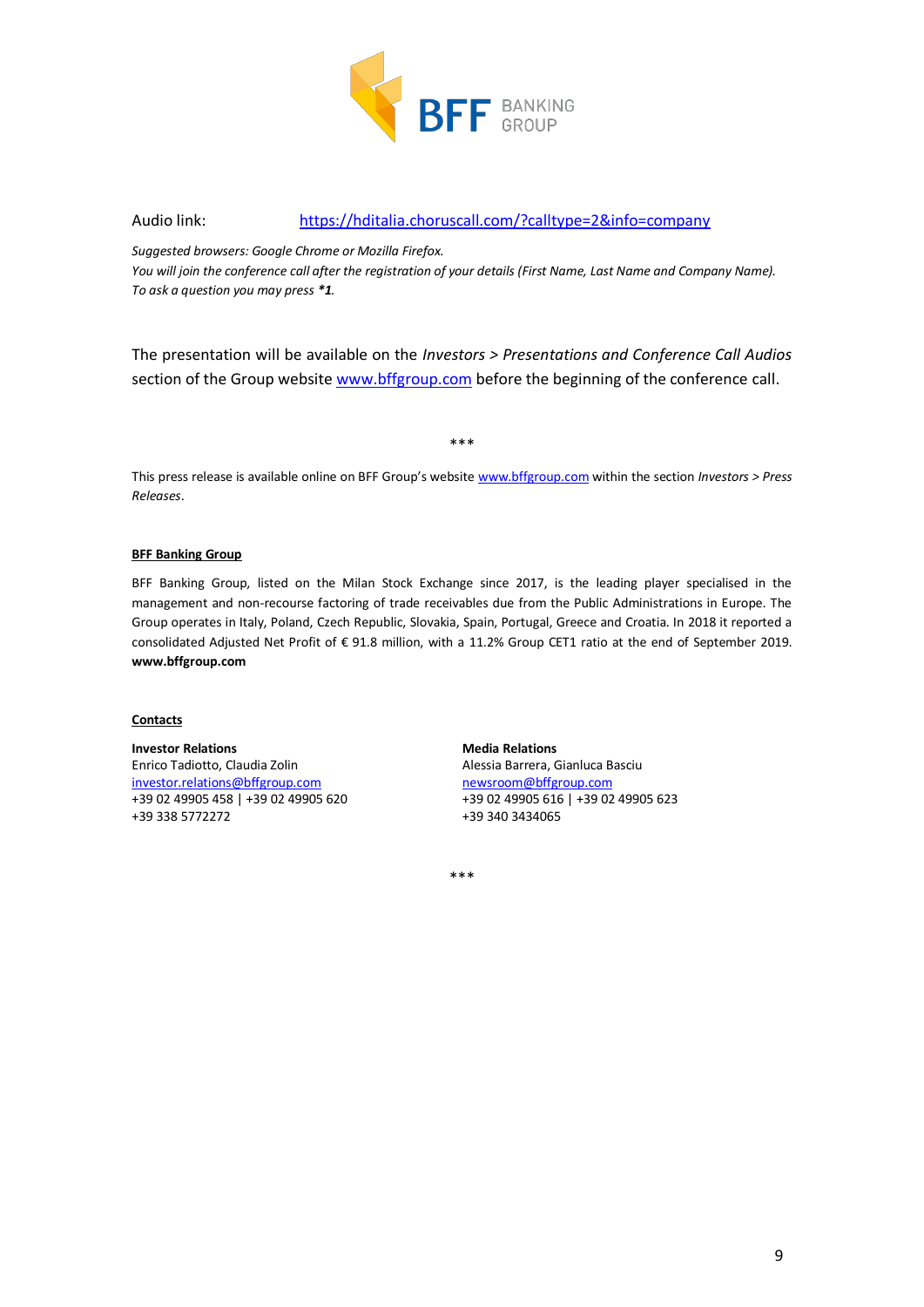

# **Consolidated Balance Sheet** *(Values in €)*

| <b>Assets</b>                                                  | 31/12/2018    | 30/09/2019    |
|----------------------------------------------------------------|---------------|---------------|
| Cash and cash equivalents                                      | 99,457,728    | 25,965,075    |
| Financial assets measured at fair value through profit or loss |               |               |
| a) financial assets held for trading                           |               |               |
| b) financial assets designated at fair value                   |               |               |
| c) other financial assets mandatorily measured at fair value   |               |               |
| Financial assets measured at fair value through OCI            | 160,755,859   | 131,236,895   |
| Financial assets measured at amortized cost                    | 4,593,770,324 | 4,590,569,351 |
| a) Due from banks                                              | 62,758,477    | 102,482,017   |
| b) Due from customers                                          | 4,531,011,848 | 4,488,087,334 |
| Hedging instruments                                            |               |               |
| <b>Equity investments</b>                                      | 172,037       | 255,356       |
| Property, plant and equipment                                  | 11,988,426    | 15,370,655    |
| Intangible assets of which:                                    | 26,405,901    | 34,258,720    |
| - goodwill                                                     | 22,146,189    | 30,874,236    |
| Tax assets                                                     | 34,226,870    | 24,988,738    |
| a) current                                                     | 26,044,837    | 14,349,719    |
| b) deferred                                                    | 8,182,033     | 10,639,019    |
| Other assets                                                   | 14,747,460    | 15,858,880    |
| <b>Total Assets</b>                                            | 4,941,524,605 | 4,838,503,669 |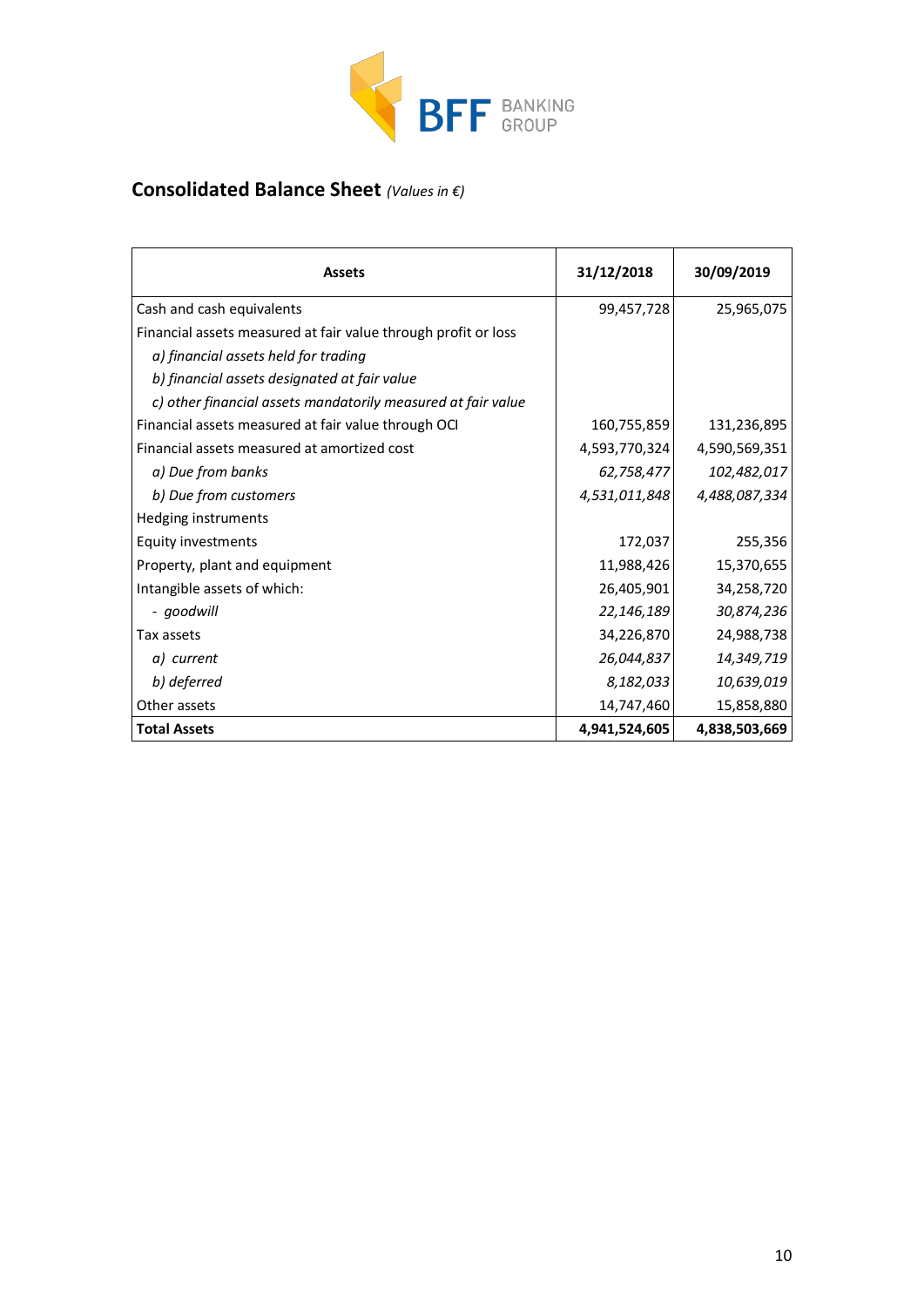

| <b>Liabilities and Equity</b>                    | 31/12/2018    | 30/09/2019    |
|--------------------------------------------------|---------------|---------------|
| Financial liabilities measured at amortized cost | 4,403,029,388 | 4,311,719,812 |
| a) deposits from banks                           | 1,237,996,379 | 1,131,174,011 |
| b) deposits from customers                       | 2,349,855,548 | 2,404,131,326 |
| c) securities issued                             | 815,177,461   | 776,414,475   |
| Financial Liabilities Held for Trading           |               |               |
| Financial liabilities designated at fair value   |               |               |
| <b>Hedging derivatives</b>                       |               |               |
| <b>Tax liabilities</b>                           | 88,301,821    | 88,798,845    |
| a) current                                       | 22,584,878    | 17,847,179    |
| b) deferred                                      | 65,716,944    | 70,951,665    |
| <b>Other liabilities</b>                         | 78,123,708    | 94,854,843    |
| Employee severance indemnities                   | 848,841       | 821,159       |
| Provisions for risks and charges:                | 4,980,559     | 5,283,652     |
| a) guarantees provided and commitments           | 197,735       | 174,291       |
| b) pension funds and similar obligations         | 3,977,004     | 3,459,604     |
| c) other provisions                              | 805,820       | 1,649,757     |
| <b>Valuation reserves</b>                        | 843,738       | 3,030,818     |
| Reserves                                         | 142,505,681   | 144, 104, 214 |
| Share premium                                    |               | 296,755       |
| Share capital                                    | 130,982,698   | 131,222,635   |
| Treasury shares                                  | (244, 721)    | (1,762,756)   |
| Minority interests                               |               |               |
| Profit for the year                              | 92,152,892    | 60,133,693    |
| <b>Total Liabilities and Equity</b>              | 4,941,524,605 | 4,838,503,669 |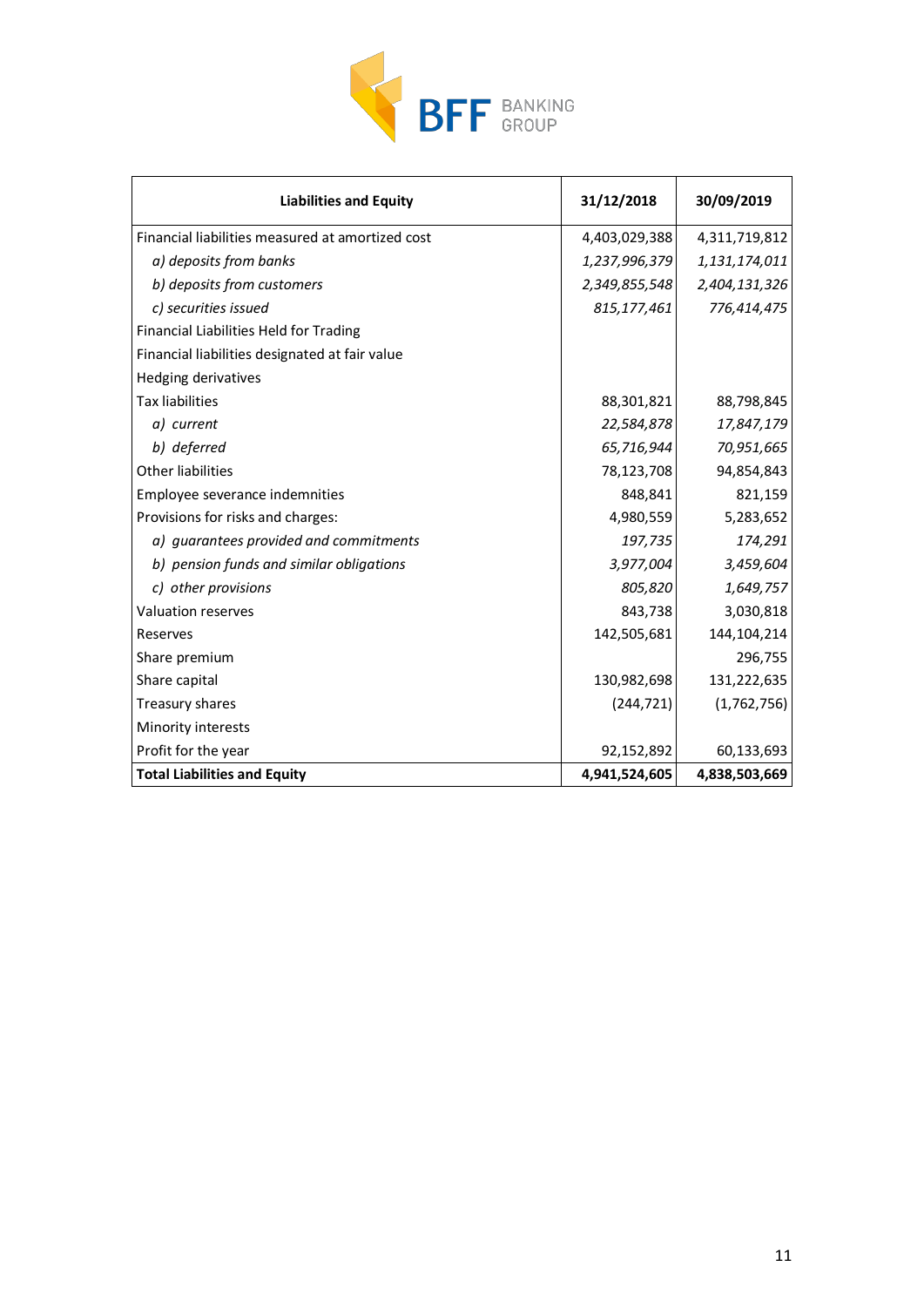

# **Consolidated Income Statement** *(Values in €)*

| <b>Profit &amp; Loss items</b>                                   | 9M 2018        | 9M 2019        |
|------------------------------------------------------------------|----------------|----------------|
| Interest and similar income                                      | 157,650,221    | 163,886,451    |
| Interest and similar expenses                                    | (31,671,410)   | (34, 970, 686) |
| <b>Net interest income</b>                                       | 125,978,811    | 128,915,765    |
| Fee and commission income                                        | 5,712,998      | 4,683,024      |
| Fee and commission expenses                                      | (856, 600)     | (1, 102, 072)  |
| <b>Net fees and commissions</b>                                  | 4,856,397      | 3,580,952      |
| Dividend income and similar revenue                              | 2,417          |                |
| Gains (Losses) on trading                                        | 2,015,807      | 1,636,409      |
| Fair value adjustments in hedge accounting                       | 110,652        | 147,287        |
| Gains (Losses) on disposals/repurchases of:                      |                |                |
| a) financial assets measured at amortized cost                   | (459)          |                |
| b) financial assets measured at fair value through OCI           | 359,795        |                |
| <b>Net banking income</b>                                        | 133,323,420    | 134,280,413    |
| Impairment losses/reversals on:                                  |                |                |
| a) receivables and loans                                         | (3, 796, 064)  | (936, 378)     |
| b) available-for-sale financial assets                           | (9,093)        | 16,212         |
| Net profit from banking activities                               | 129,518,263    | 133,360,247    |
| Net profit from financial and insurance activities               | 129,518,263    | 133,360,247    |
| Administrative expenses:                                         |                |                |
| a) personnel costs                                               | (23, 855, 524) | (27, 154, 646) |
| b) other administrative expenses                                 | (25, 632, 484) | (27, 137, 821) |
| Net provisions for risks and charges:                            |                |                |
| a) guarantees provided and commitments                           | 19,768         | 24,214         |
| b) pension funds and similar obligations                         | (901, 137)     | (1, 530, 278)  |
| Net adjustments to/writebacks on property, plant and equipment   | (1,065,807)    | (2, 238, 461)  |
| Net adjustments to/writebacks on intangible assets               | (1, 423, 215)  | (1,366,475)    |
| Other operating income/expenses                                  | 2,240,016      | 4,002,988      |
| Operating expenses                                               | (50, 618, 382) | (55,400,478)   |
| Profit before tax from continuing operations                     | 78,899,880     | 77,959,769     |
| Income taxes on profit from continuing operations                | (20, 855, 893) | (17, 826, 076) |
| Profit after taxes from continuing operations                    | 58,043,987     | 60,133,693     |
| Profit for the year                                              | 58,043,987     | 60,133,693     |
| Profit for the year attributable to owners of the Parent Company | 58,043,987     | 60,133,693     |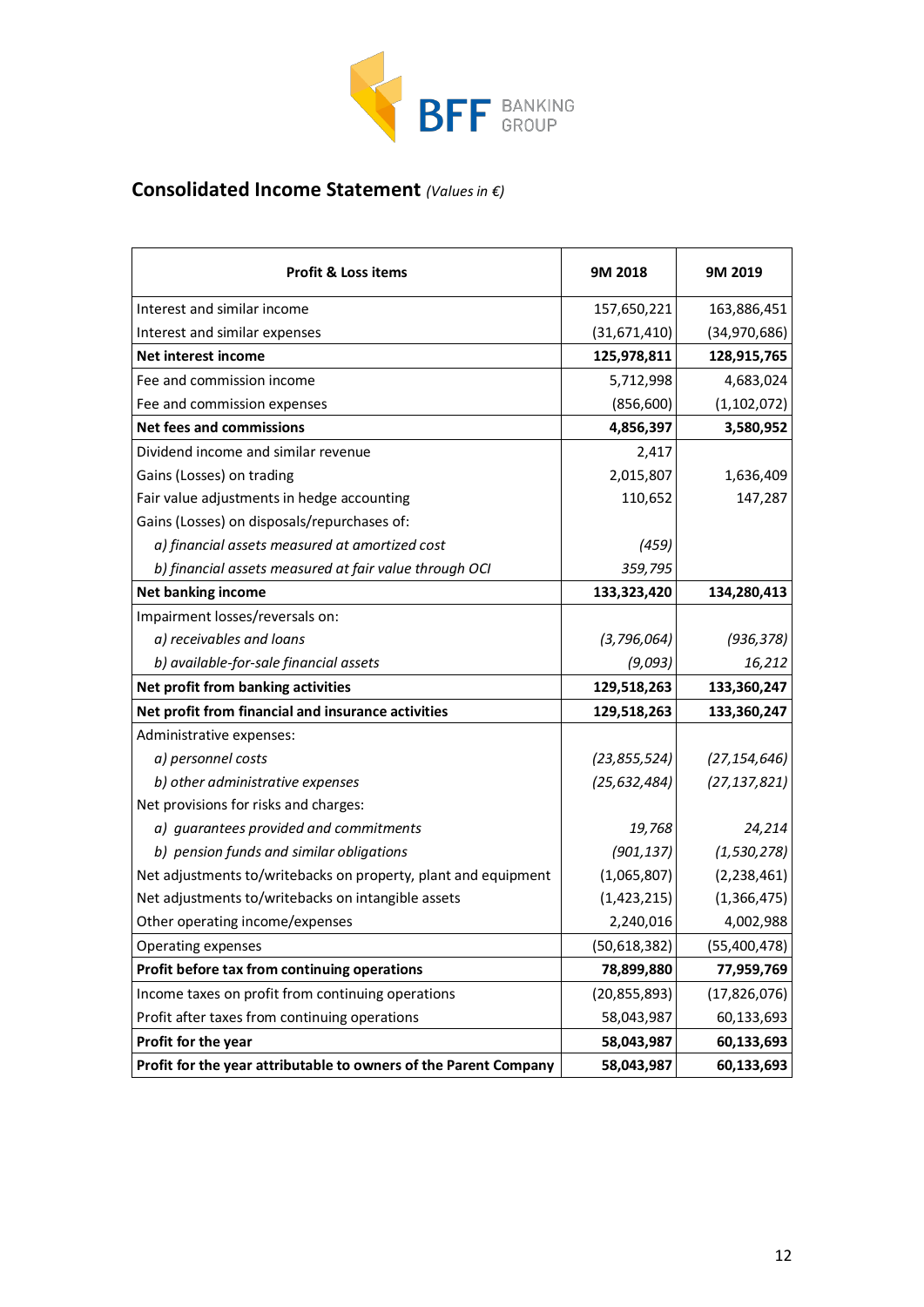

# **Consolidated Capital Adequacy – BFF Banking Group ex TUB**

|                                    | Values in $\epsilon$ m   30/09/2018 |         | 31/12/2018 30/09/2019 |
|------------------------------------|-------------------------------------|---------|-----------------------|
| Credit and Counterparty Risk       | 133.8                               | 151.3   | 143.4                 |
| Market Risk                        | 0.0                                 | 0.0     | 0.0                   |
| <b>Operational Risk</b>            | 28.0                                | 29.6    | 29.6                  |
| <b>Total Capital Requirements</b>  | 161.7                               | 181.0   | 173.0                 |
| <b>Risk Weighted Assets (RWAs)</b> | 2,021.8                             | 2,262.4 | 2,162.6               |
|                                    |                                     |         |                       |
| CET <sub>I</sub>                   | 247.6                               | 246.4   | 242.5                 |
| Tier I                             | 0.0                                 | 0.0     | 0.0                   |
| Tier II                            | 98.2                                | 98.2    | 98.2                  |
| <b>Own Funds</b>                   | 345.8                               | 344.6   | 340.7                 |
|                                    |                                     |         |                       |
| <b>CET 1 Capital Ratio</b>         | 12.2%                               | 10.9%   | 11.2%                 |
| <b>Tier I Capital ratio</b>        | 12.2%                               | 10.9%   | 11.2%                 |
| <b>Total Capital Ratio</b>         | 17.1%                               | 15.2%   | 15.8%                 |